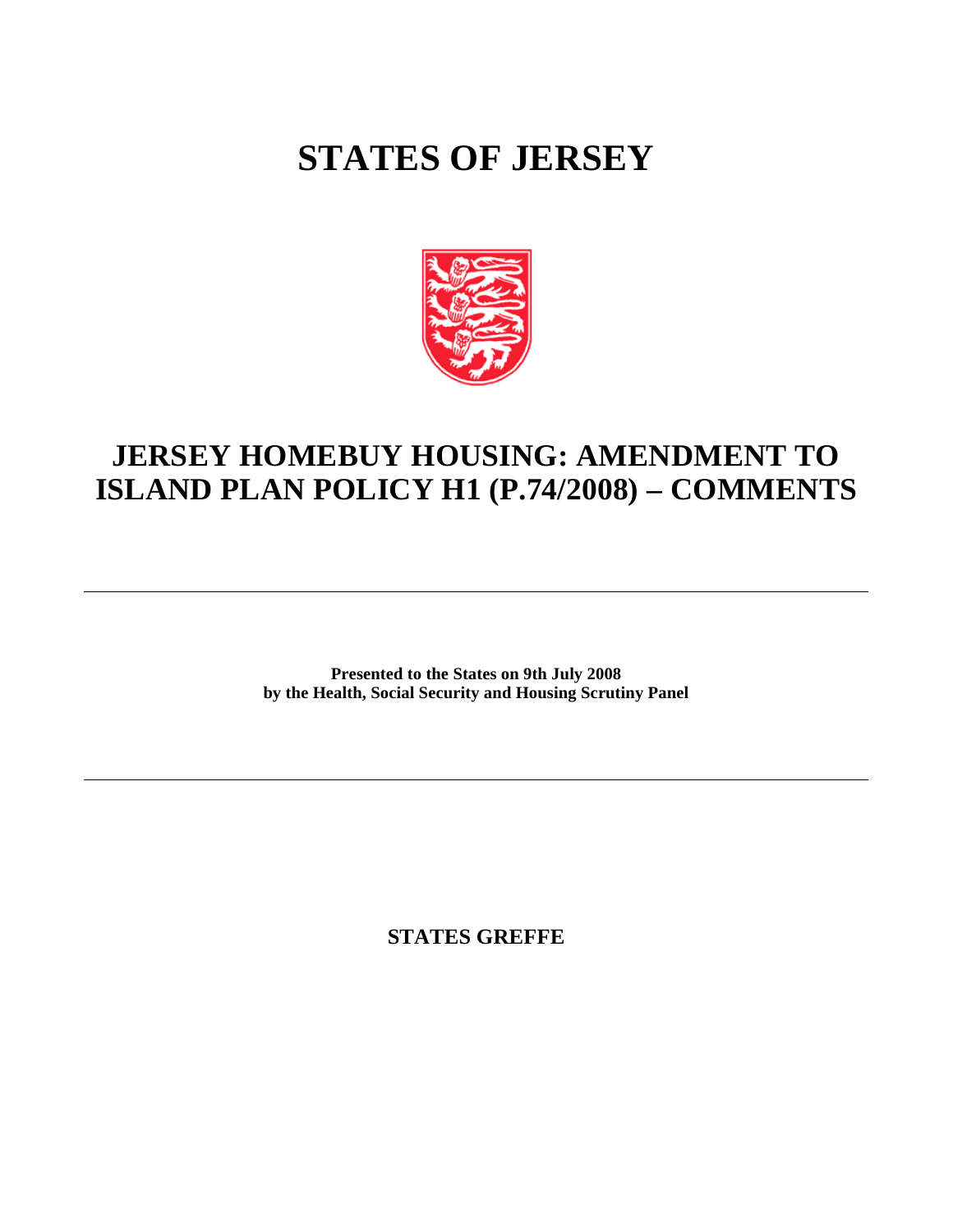### **COMMENTS**

In March 2008 the Housing Sub-Panel of the Health, Social Security and Housing Scrutiny Panel responded to the Planning Department's consultation on Jersey Homebuy. The Sub-Panel had found it difficult to assess the merits or otherwise of the Homebuy concept owing to the lack of detail in the proposals. This was reflected in its conclusion, which indicated strong reservations about the scheme –

 *'To summarise, the Sub-Panel considers that there is insufficient detail presented in the consultation document to enable it to be evaluated at a satisfactory level. There appear to be so many areas of uncertainty that it is impossible to draw any positive conclusions, whereas a number of substantial concerns arise which are not addressed.'*

The Jersey Homebuy proposition (P.74/2008) was subsequently lodged substantially unchanged. Sub-Panel members therefore met with the Planning and Housing Ministers and their officers on 4th July 2008 to discuss their concerns and to try to obtain clarification regarding the substance of the proposition.

#### **The following points were established during the discussion –**

- 1. The Jersey Homebuy proposition would apply retrospectively to the remaining H2 sites of the existing Island Plan.
- 2. Homebuy has been proposed on these sites as the Minister for Housing has confirmed that they are no longer needed for social rent.
- 3. This is seen as an opportunity to extend home ownership.
- 4. The initial 'tranche' of Jersey Homebuy properties would only apply to some 60-65 homes.
- 5. It is seen as an experiment by both Ministers, but one which they hope could set a precedent for the majority of future developments.
- 6. The legal framework for sales under Jersey Homebuy has yet to be established, but is similar to that used under the Housing Department's Social Housing Property Plan which has already seen approximately 80 homes sold to previous tenants.
- 7. The procedure for assessing applicants (the 'Gateway') is still under development, but it will be for families and will be very carefully monitored.
- 8. The policy for allocations has yet to be established.
- 9. The possibilities for extending Homebuy to other types of property on future developments will need to be investigated.
- 10. The Non-Profit Organisations which are intended to administer the scheme have yet to be identified although Housing Trusts have expressed an interest.
- 11. The Housing Department has confirmed that there is currently a minimal waiting list for social rented homes, but if more were needed in future the 45% social housing element on rezoned sites could revert to providing social rented rather than Jersey Homebuy homes.
- 12. Valuations would be carried out by Housing's appointed valuers to ensure that Jersey Homebuy prices were fair.
- 13. The plan was felt to be perfect for uptake by Parishes, as they could afford to take the long-term view as a prospective NPO.